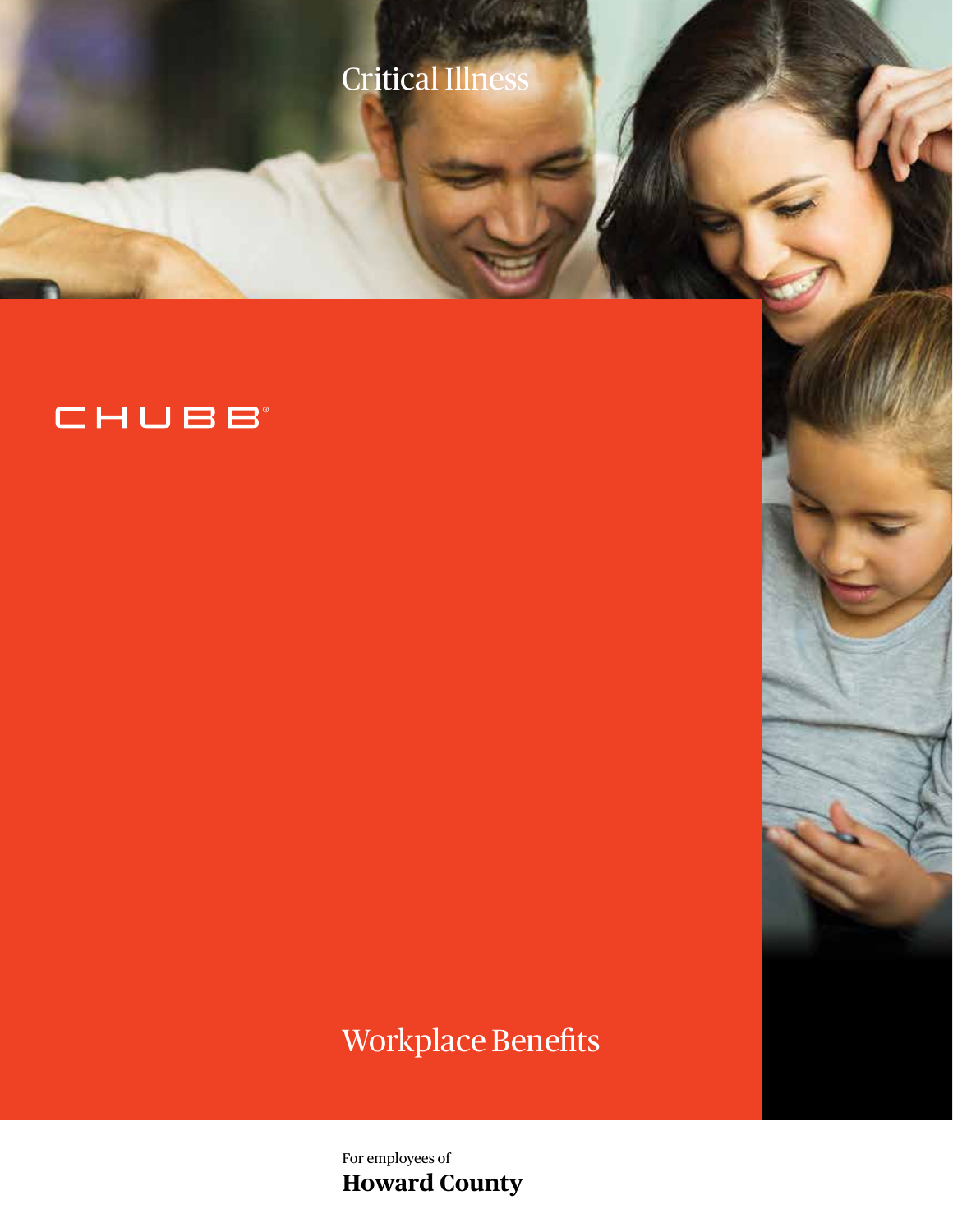

If you're like most people, being diagnosed with a critical illness can be overwhelming, even scary. The last thing you want to worry about is money.

## **If you had a heart attack tomorrow, what would you worry about?**

Critical illnesses, such as heart attack, cancer and stroke, happen every day. They can have serious consequences, both physical and financial. To maintain your lifestyle and help you recover, you may need some financial help.

## **Are your savings enough to pay your bills?**

While you're being treated for a critical illness, your income could be affected for 3 to 6 months. Most families do not have enough savings to keep up with:

- Rent or Mortgage Payments Car Payments
- Credit Card Debt Childcare
- Savings for College & Retirement Household Expenses
- 
- -

## **Critical illnesses are expensive.**

Simply put, critical illnesses cost money. Even with medical insurance, out-of-pocket expenses like these can pile up quickly:

- Medical Deductibles and Co-Pays Out-Of-Network Specialists
- 
- 
- 
- Prescriptions Rehabilitation
- Nursing Care Medical Travel

| Would a check for \$20,000 help? |                                                                                                                                                                                                                                                                                                                                                                          |                                          | <b>Expenses</b><br>to Consider                                                                                                   |  |
|----------------------------------|--------------------------------------------------------------------------------------------------------------------------------------------------------------------------------------------------------------------------------------------------------------------------------------------------------------------------------------------------------------------------|------------------------------------------|----------------------------------------------------------------------------------------------------------------------------------|--|
| you may have.                    | Chubb Critical Illness pays you cash immediately. Upon<br>diagnosis of a covered illness, we send a lump sum check<br>directly to you. You can use your cash benefit however you<br>choose-to help with your everyday living expenses, pay<br>your out-of-pocket medical costs or replace lost income.<br>Your benefit is paid in full regardless of any other insurance |                                          | <b>Basic Necessities</b><br>• Mortgage/Rent<br>• Groceries<br>• Utilities<br>• Childcare<br>• Tuition Payments<br>• Car Payments |  |
| How much would you need?         |                                                                                                                                                                                                                                                                                                                                                                          | <b>Medical Expenses</b><br>• Deductibles |                                                                                                                                  |  |
| \$                               | Mortgage/Rent                                                                                                                                                                                                                                                                                                                                                            |                                          | • Coinsurance<br>• Prescriptions                                                                                                 |  |
| $\boldsymbol{\hat{\zeta}}$       | Car Payments/Repairs/Gas                                                                                                                                                                                                                                                                                                                                                 |                                          | • Experimental<br>Treatment                                                                                                      |  |
| \$                               | <b>Credit Card Payment</b>                                                                                                                                                                                                                                                                                                                                               |                                          | · Medical Travel                                                                                                                 |  |
| \$                               | Groceries/Household Expenses                                                                                                                                                                                                                                                                                                                                             |                                          | <b>Savings Plans</b><br>• College                                                                                                |  |
| \$                               | Kids - Childcare/Activities                                                                                                                                                                                                                                                                                                                                              |                                          | • Retirement                                                                                                                     |  |
| $\boldsymbol{\hat{\zeta}}$       | Other                                                                                                                                                                                                                                                                                                                                                                    |                                          | <b>Activities for Kids</b><br>• Pre-school                                                                                       |  |
| \$                               | Dollars of Protection YOU need<br>per month for recovery                                                                                                                                                                                                                                                                                                                 |                                          | $\bullet$ Camp<br>• Dance Lessons<br>• Band                                                                                      |  |
| \$                               | \$                                                                                                                                                                                                                                                                                                                                                                       | <b>Plus Medical</b>                      | • Gymnastics<br>$\bullet$ Soccer                                                                                                 |  |
| $\frac{1}{2}$                    | $\boldsymbol{\hat{\zeta}}$                                                                                                                                                                                                                                                                                                                                               | Out of Pocket                            | <b>Loss of Income</b>                                                                                                            |  |
|                                  |                                                                                                                                                                                                                                                                                                                                                                          |                                          |                                                                                                                                  |  |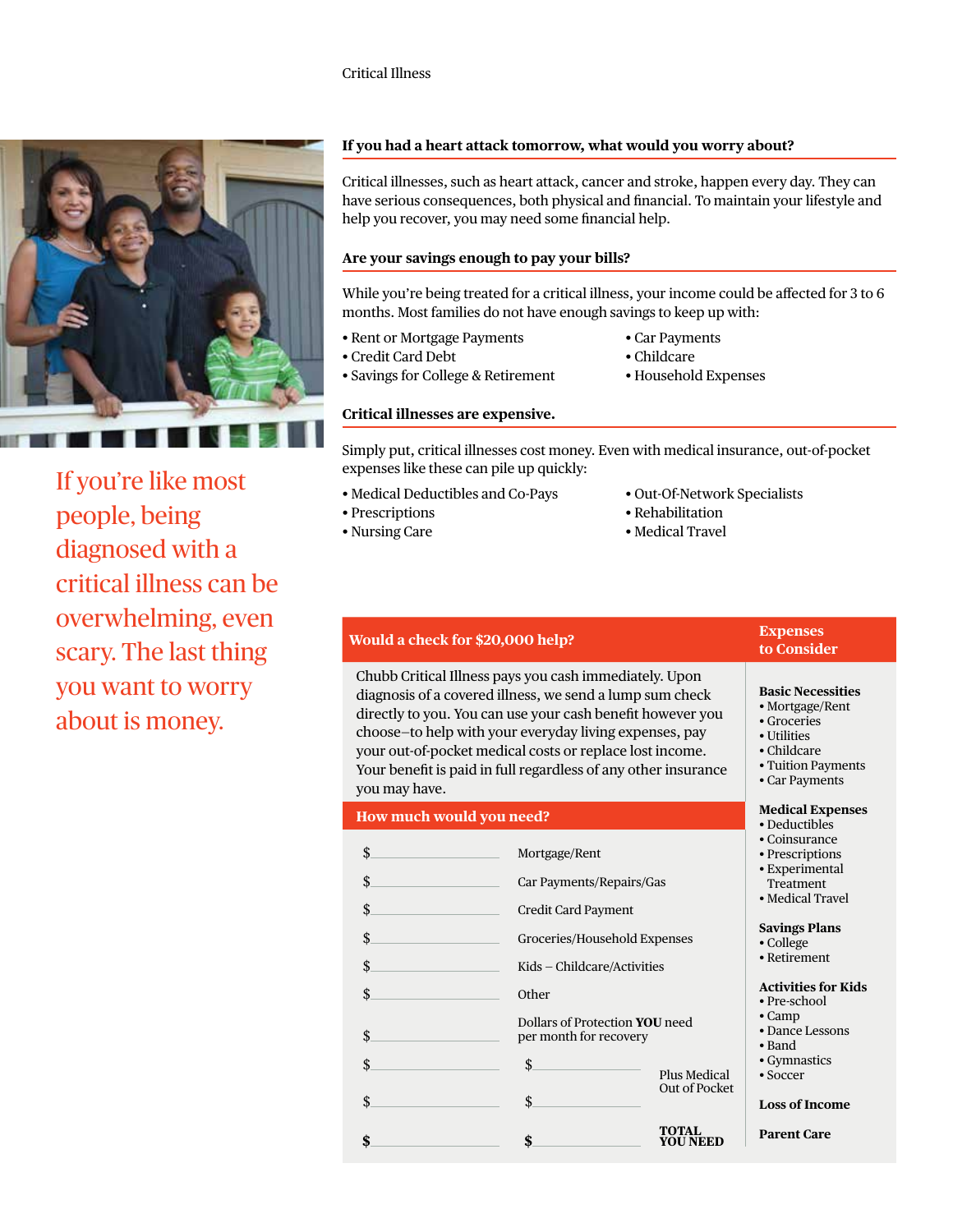

### **Here's How it Works**

When you are diagnosed with a covered condition<sup>1</sup>, submit your claim and we'll quickly send you a check. It's that simple. You can use your money however you choose.

### **Triple Benefit**

If you get sick again with another covered condition, you're still covered. With Triple Benefit, you can receive up to 3 times the Face Amount for each person you choose to cover. That means if you choose a \$20,000 Face Amount you can receive as much as \$60,000 in cash.

#### **Recurrence Benefit**

If we have paid a critical illness benefit for Benign Brain Tumor, Cancer, Coma, Heart Attack or Stroke, and there is a recurrence, you can receive up to 100% of your Face Amount, as long as you were back to work and treatment-free for at least 6 months. The Recurrence Benefit can be paid up to 2 times.

## **Triple Benefit in Action (example)**

| \$20,000 Face Amount $x$ 3 = \$60,000 Total<br>Maximum Benefit |    |        |  |  |
|----------------------------------------------------------------|----|--------|--|--|
|                                                                |    |        |  |  |
| <b>Heart Attack Diagnosis</b>                                  | \$ | 20,000 |  |  |
| Stroke Diagnosis (first)                                       | \$ | 20,000 |  |  |
| <b>Stroke Recurrence</b>                                       | \$ | 20,000 |  |  |
| <b>Total Coverage:</b>                                         | \$ |        |  |  |

The Critical Illness Benefit can be paid once per covered condition up to the Maximum Benefit Amount. Covered conditions must be diagnosed at least six months apart.

This example is hypothetical and is solely to illustrate a situation that can result in benefits payable for a claim. It is not based on an actual claim and should not be compared to an actual claim.

## **Covered Conditions**

#### **Standard Conditions**

Benign Brain Tumor Cancer Carcinoma In Situ\* Coma

Coronary Artery Obstruction\* End Stage Renal Failure Heart Attack Major Organ Failure

Multiple Sclerosis Parkinson's Disease Skin Cancer (\$250) Stroke

## **Additional Benefits**

With Chubb Critical Illness, you get even more than a substantial lump sum cash benefit. To help you avoid financial hardship and ease your recovery, you get these innovative benefits too:

## **Mortgage and Rent Helper**

If you miss work due to a critical illness, you may need some extra help making mortgage or rent payments. Mortgage and Rent Helper pays you an extra \$500 each month if you miss 5 or more days of work, for up to 6 months.

### **Kids Are No Additional Cost!**

Dealing with a childhood illness can be overwhelming. Chubb Critical Illness covers any children you may have now or in the future, at no additional charge. It pays 25% of the Face Amount for any of the Standard Conditions.

#### **Advocacy Benefits**

Personal and confidential assistance from professionals.

#### **Best Doctors®**

- "Find Best Docs" Physician Referrals
- "Ask the Expert" Hotline
- Diagnosis & Treatment Advice

### **Wellness Benefit†**

Health screening tests can help diagnose a condition early or prevent an illness altogether. This benefit pays you \$100 after you go for an annual health screening test.

\* Benefit payment is 25% of face amount.

<sup>1</sup> Covered condition must be diagnosed after the Certificate Effective Date.

† Not available in DC.